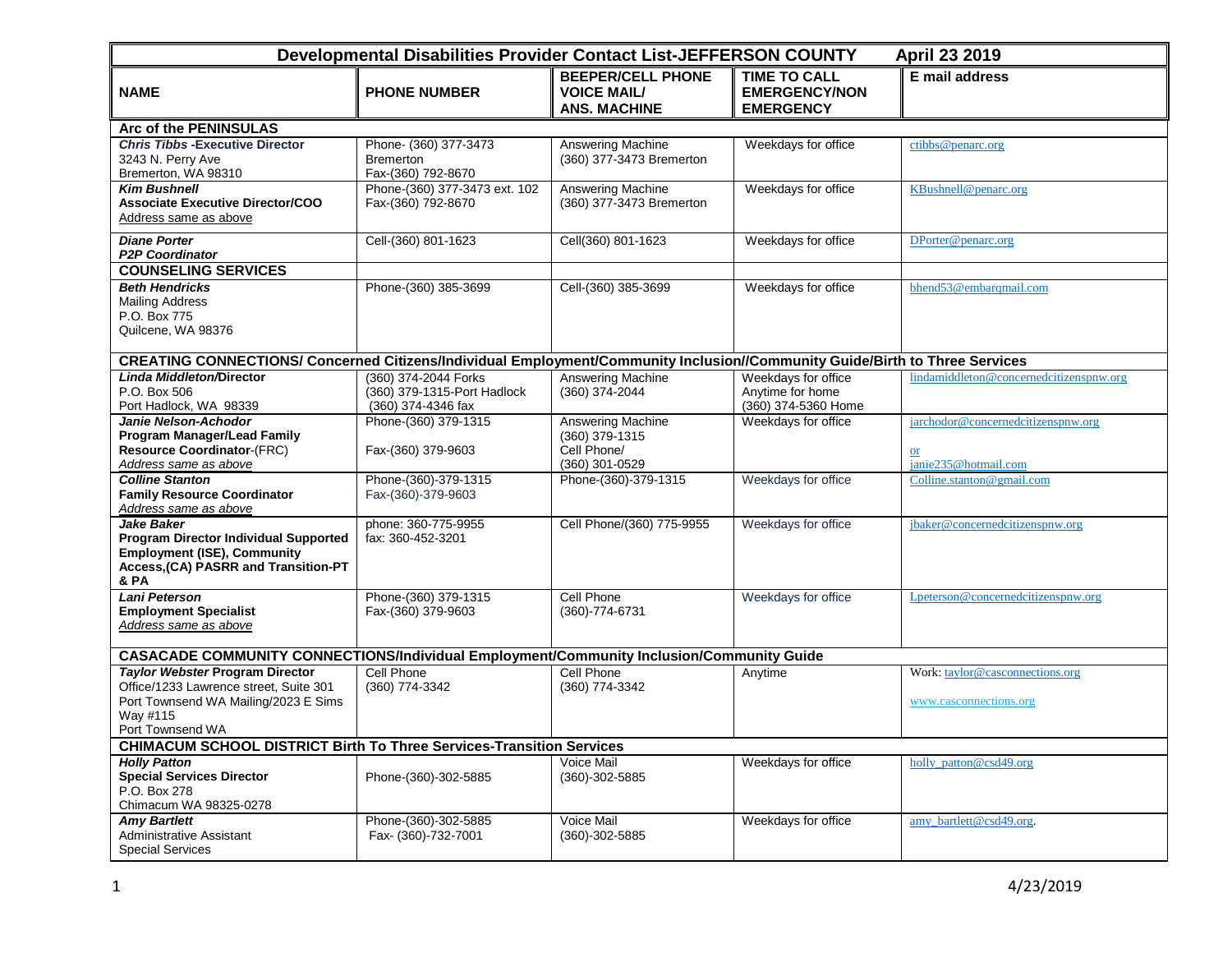| <b>NAME</b>                                                                                                                                                              | <b>PHONE NUMBER</b>                                                                                                     | <b>BEEPER/</b><br><b>CELL PHONE/</b><br><b>VOICE MAIL/</b><br><b>ANS. MACHINE</b> | <b>TIME TO CALL</b><br><b>EMERGENCY/NON</b><br>EMER. | E mail address               |  |
|--------------------------------------------------------------------------------------------------------------------------------------------------------------------------|-------------------------------------------------------------------------------------------------------------------------|-----------------------------------------------------------------------------------|------------------------------------------------------|------------------------------|--|
| DDA Supervisor for Clallam/Jefferson Counties: Case Resource Manager/Birth to Three                                                                                      |                                                                                                                         |                                                                                   |                                                      |                              |  |
| <b>Tobias Clawson</b><br>DSHS/DDA<br>203 West First Street<br>Port Angeles, WA 98362                                                                                     | PA Phone (360)-565-2707 or<br>1-877-601-2760<br>Fax: 360-417-1497                                                       | Voice Mail<br>(360)-565-2707                                                      | Weekdays for office                                  | tobias.clawson@dshs.wa.gov   |  |
| DDA Case Resource Managers for Jefferson County                                                                                                                          |                                                                                                                         |                                                                                   |                                                      |                              |  |
| <b>Gina Amick</b><br>Address same as above                                                                                                                               | PA Phone (360) 565-2704<br>or 1-877-601-2760<br>Fax: 360-417-1497                                                       | Voice Mail<br>(360) 565-2704                                                      | Weekdays for office                                  | gina.amick@dshs.wa.gov       |  |
| Vicki Shaver<br>Address same as above                                                                                                                                    | PA Phone (360) 565-2703<br>or 1-877-601-2760<br>Fax: 360-417-1497<br>PT Phone (360) 379-4321                            | Voice Mail<br>(360) 565-2703                                                      | Weekdays for office                                  | ShaveVD@dshs.wa.gov          |  |
| <b>Catie Morton</b><br>Address same as above -Also local<br>915 Sheridan Street, Suite 201<br>DDA Jefferson County<br>Port Townsend, WA 98368                            | PA Phone (360) 565-2702<br>or 1-877-601-2760<br>Fax: 360-417-1497<br>Port Townsend-(360) 379-4322<br>(360) 379-3958 fax | Voice Mail<br>(360) 379-4322 or<br>(360) 565-2702                                 | Weekdays for office                                  | catherine.morton@dshs.wa.gov |  |
| DDA REGION 3 OLYMPIA OFFICE /REGIONAL EMPLOYMENT SPECIALIST                                                                                                              |                                                                                                                         |                                                                                   |                                                      |                              |  |
| <b>David Money</b><br><b>Region 3 Employment Specialist</b><br>Point Plaza East, Bldg. 2, 3rd Floor<br>6860 Capitol Blvd. SE<br>P.O. Box 45315<br>Olympia, WA 98504-5315 | Office: 253.404.5553<br>Fax: (360)-586-6502                                                                             | Voice Mail<br>253.404.5553                                                        | Weekdays for office                                  | Moneyds@dshs.wa.gov          |  |
| DDA REGION 3 HEADQUARTERS Regional Administrator                                                                                                                         |                                                                                                                         |                                                                                   |                                                      |                              |  |
| <b>Regional Administrator</b><br>1305 Tacoma Ave., S, Suite 300<br>Tacoma, WA 98402                                                                                      | Toll Free: 1-800-248-0949<br>Local: 253-404-6500<br>TTY: 253-572-7381<br>Fax: 253-593-2052                              | Tacoma 1-800-248-0949                                                             | Weekdays for office                                  |                              |  |
| DIVISION OF VOCATIONAL REHABILITATION                                                                                                                                    |                                                                                                                         |                                                                                   |                                                      |                              |  |
| Iris Wehrle/DVR Counselor<br><b>DSHS/DVR</b><br>915 Sheridan/P.T. WA 98368                                                                                               | Port Townsend (360) 344-3009                                                                                            | Voice Mail<br>(360) 344-3009                                                      | Weekdays for office                                  | WehrlIM@dshs.wa.gov          |  |
| Serenity Lumbard Rehab Tech                                                                                                                                              | Port Townsend (360) 379-4328<br>Silverdale-(360) 698-4365                                                               | Voice Mail<br>360) 379-4328                                                       | Weekdays for office                                  | lumbas@dshs.wa.gov           |  |
| gatheringplace                                                                                                                                                           |                                                                                                                         |                                                                                   |                                                      |                              |  |
| <b>Linda Ferris</b><br><b>Director</b><br>P.O. Box 625<br>Port Hadlock, WA 98339                                                                                         | (360) 385-4172 Home<br>(360) 385-5440 fax                                                                               | Answering Machine @ Home<br>(360) 385-4172                                        | Anytime                                              | gathering@olympus.net        |  |
| <b>Mike Kosin</b><br><b>Associate Director</b><br>Address same as above                                                                                                  | (360) 385-4172<br>(360) 385-5440 fax                                                                                    | Cell phone: 805-591-9053                                                          | Anytime                                              | Mike.gppt@olympus.net        |  |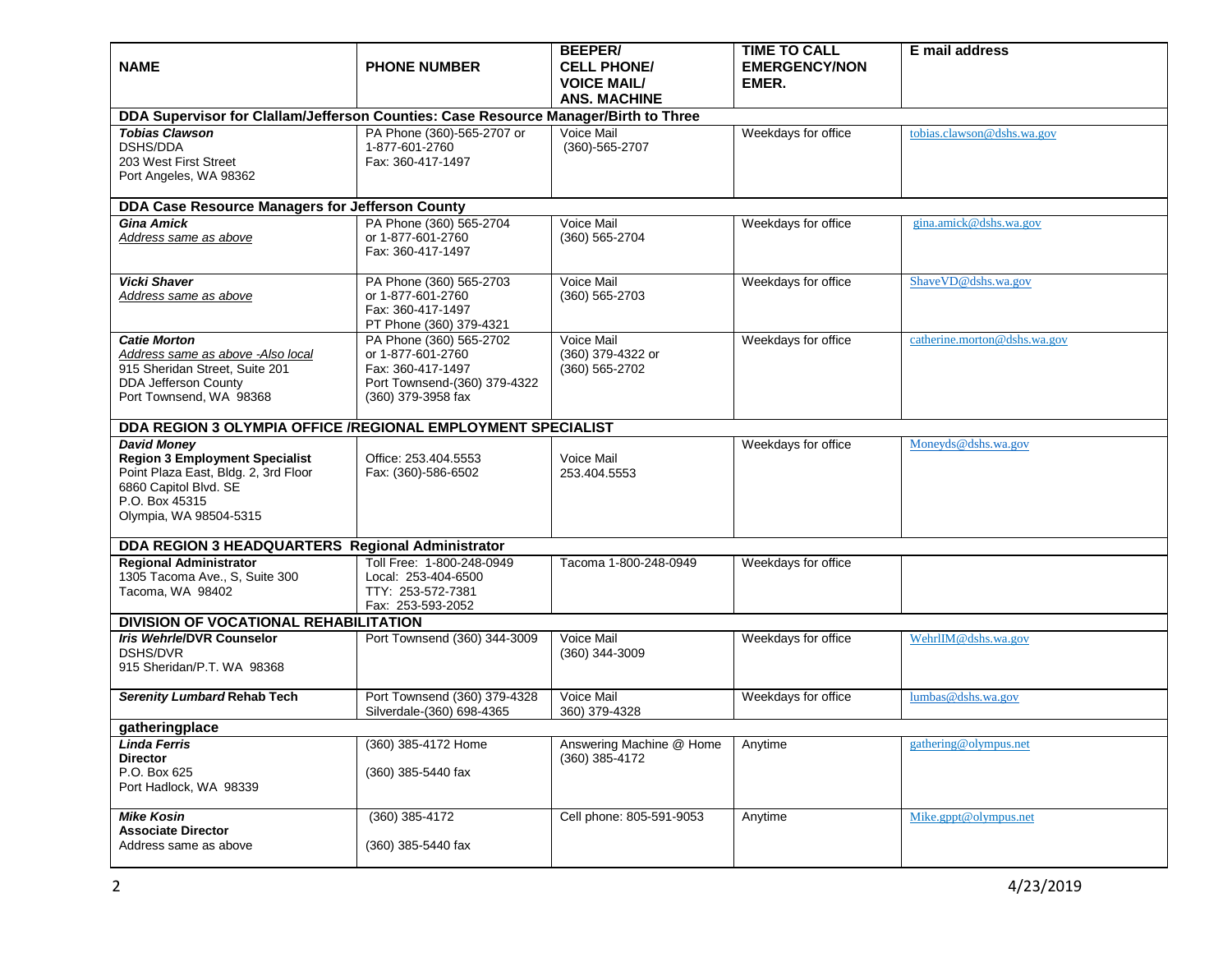| <b>NAME</b>                                                                                                                                                                    | <b>PHONE NUMBER</b>                                                                               | <b>BEEPER/</b><br><b>CELL PHONE/</b><br><b>VOICE MAIL/</b><br><b>ANS. MACHINE</b> | <b>TIME TO CALL</b><br><b>EMERGENCY/NON</b><br>EMER. | E mail address                       |  |
|--------------------------------------------------------------------------------------------------------------------------------------------------------------------------------|---------------------------------------------------------------------------------------------------|-----------------------------------------------------------------------------------|------------------------------------------------------|--------------------------------------|--|
| <b>HAMILTON HOUSE-AFH</b>                                                                                                                                                      |                                                                                                   |                                                                                   |                                                      |                                      |  |
| Kim Rafferty- Entity Representative<br>2680 Highland Loop Rd<br>Port Townsend, WA 98368                                                                                        | (360) 344-2190<br><b>Mailing Address:</b><br><b>Olympic Neighbors</b><br>PO Box 1923 PT, WA 98368 | Cell phone: (360)-531-2330                                                        | Daytime                                              | krafferty@olympicneighbors.org       |  |
| JEFFERSON CO. PUBLIC HEALTH                                                                                                                                                    | <b>DD PROGRAM</b>                                                                                 |                                                                                   |                                                      |                                      |  |
| <b>Anna McEnery</b><br>D.D. County Coordinator<br>Jeff Co Public Health/DD Program<br>615 Sheridan<br>Port Townsend, WA 98368                                                  | (360) 385-9410<br>(360) 385-9401 fax                                                              | Voice Mail<br>(360) 385-9410                                                      | Weekdays for office                                  | amcenery@co.jefferson.wa.us          |  |
| <b>Vicki Kirkpatrick</b><br>JC Public Health Director<br>Address same as above                                                                                                 | (360) 385-9400<br>(360) 385-9401 fax                                                              | Voice Mail<br>(360) 385-9400                                                      | Weekdays for office                                  | VKirkpatrick@co.jefferson.wa.us      |  |
| <b>Julia Danskin PHN</b><br><b>CHILDREN WITH SPECIAL HEALTH</b><br><b>CARE NEEDS NURSE</b><br>Address same as above                                                            | (360) 385-9420<br>(360) 385-9401 fax                                                              | Voice Mail<br>(360) 385-9420                                                      | Weekdays for office                                  | JDanskin@co.jefferson.wa.us          |  |
| <b>MENTAL HEALTH</b>                                                                                                                                                           |                                                                                                   |                                                                                   |                                                      |                                      |  |
| Discovery Behavioral Healthcare-(DBH)<br>884 W Park Ave<br>Port Townsend WA 98368                                                                                              | (360) 385-0321<br>(360) 379-5534 fax                                                              | Voice Mail<br>(360) 385-0321                                                      | Weekdays for office                                  | Website: https://www.discoverybh.org |  |
| OLYMPIC AREA AGENCY ON AGING                                                                                                                                                   |                                                                                                   |                                                                                   |                                                      |                                      |  |
| <b>Heaven Gregg</b><br>Inform. & Assistance Program<br><b>Manager</b>                                                                                                          | (360) 385-2552<br>915 Sheridan Street, #202<br>Port Townsend, WA 98368                            | Voice Mail<br>$(360)$ 385-2552                                                    | Weekdays for office                                  | gregghm@dshs.wa.gov                  |  |
| <b>SELF-ADVOCACY</b>                                                                                                                                                           |                                                                                                   |                                                                                   |                                                      |                                      |  |
| Amber Kent-Self-Advocate                                                                                                                                                       | (360) 643-1458 Cell Phone                                                                         | Cell Phone<br>(360) 643-1458                                                      |                                                      | akent79@gmail.com                    |  |
| PORT TOWNSEND SCHOOL DISTRICT- Transition Services                                                                                                                             |                                                                                                   |                                                                                   |                                                      |                                      |  |
| Salish Coast School<br>Port Townsend, WA 98368                                                                                                                                 | (360)-379-4537 Ext: 4537                                                                          | Answering Machine                                                                 | Weekdays for office                                  |                                      |  |
| <b>Sandra Gessner</b><br><b>Assistant Superintendent</b><br><b>Director Learning Support Services</b><br>Gael Stuart Building<br>1610 Blaine Street<br>Port Townsend, WA 98368 | (360)-379-4267                                                                                    | (360)-379-4267                                                                    | Weekdays for office                                  | sgessner@ptschools.org               |  |
| <b>Jeanette Parker</b><br>L.S.S. Office Coordinator<br>Address same as above                                                                                                   | (360)-379-4366<br>(360)-379-5487-fax                                                              | (360)-379-4366                                                                    | Weekdays for office                                  | jparker@ptschools.org                |  |
| <b>PTSD Business Manager</b>                                                                                                                                                   | $(360) - 379 - 4603$<br>(360)-385-3617-fax                                                        | (360)-379-4603                                                                    | Weekdays for office                                  |                                      |  |